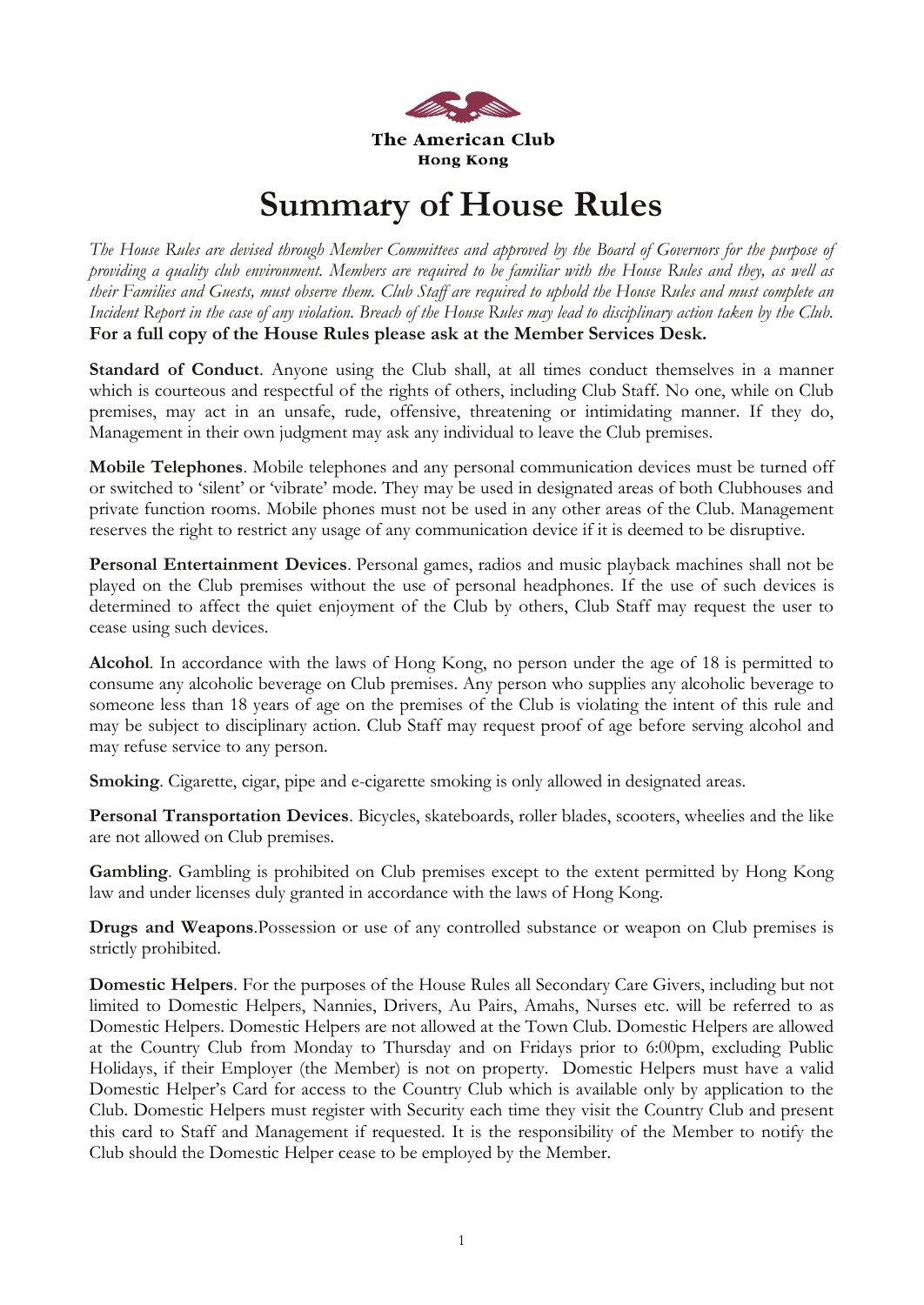Domestic Helpers are permitted only for the purpose of minding Members' children in the Eagle's Nest or accompanying children to and from private functions, classes or lessons. Domestic Helpers must not walk through restaurants while going to these areas and must refrain from entering areas other than the Eagle's Nest and locations where classes take place. Domestic Helpers are allowed to accompany children to the Poolside Washrooms and Locker Rooms, as well as to the 1st Floor Washrooms nearest to The Edge Fitness Center. Domestic Helpers are not allowed to access the 1st Floor Locker Rooms across from Joe's.

Domestic Helpers must abide by the Club's Rules and wait in designated areas of the Country Club and are not permitted to wait in any other areas. All Domestic Helpers must register at the Eagle's Nest when minding children in the Eagle's Nest.

**Pets**. No animals (except guide dogs for the blind, hearing or physically impaired) shall be brought onto Club premises.

**Restricted Areas**. No person other than Club Staff shall enter the kitchens, storerooms, service areas or other non-public areas of the Club.

**Diaper Changing**. Diaper changing in public areas is not permitted. Designated toilets are equipped with baby changing tables for this purpose.

**Breast Feeding**. Members are requested to use discretion when breast feeding in the Club.

**Lost Property.** Members who leave any personal property in any part of the Club do so at their own risk. The Club shall not be responsible for the return of any lost, stolen or misplaced item. Lost and found articles will be stored by the Club for a maximum of sixty days. Unclaimed items shall be disposed at the discretion of the Club.

**Removal of Property**. No person shall remove from Club premises any property of the Club except with the written consent of the General Manager.

**Loss or Damage of Property**. Any person who causes the loss of, or damage to, any property of the Club shall be subject to an assessment of all costs resulting from such loss or damage including any costs incurred in repairing or replacing such property at the Club's discretion. Any such assessment may be in addition to sanctions imposed by the Board of Governors as a result of such damage. Members shall be held financially responsible for any loss or damage to the Club's property caused by their Family or Guests.

**Member-Staff Interaction**. Members must not reprimand, intimidate or abuse Club Staff in any way. Members shall not entertain anyone employed or contracted by the Club as their Guests in the Club. All matters related to the Club or Club Staff should be directed to the General Manager.

**Procedure for Feedback**. Any Member with a suggestion or concern shall direct their comments in writing, by email or by using a standard comment form available at both Clubhouses or on the Club's Website.

**Tipping**. No person shall give gratuities, directly or indirectly, to any Club Staff. Members may make a contribution to the Staff Gratuity Fund.

**Vacating Premises**. If any person remains in a Club outlet that is closed, they may be liable for all expenses the Club incurs as a result thereof.

**Closure of Facilities**. The General Manager may close any part of the Club for maintenance, safety, security or such other purposes as deemed necessary. Members shall be notified of any such closure.

**Weather Warnings**. When the Hong Kong Observatory announces that Typhoon Signal # 8 will be hoisted, the Club will commence closure procedures. When the Typhoon Signal # 8 is hoisted, the Club will close immediately. If Typhoon Signal # 8 is lowered before 6:00am, the Club will open as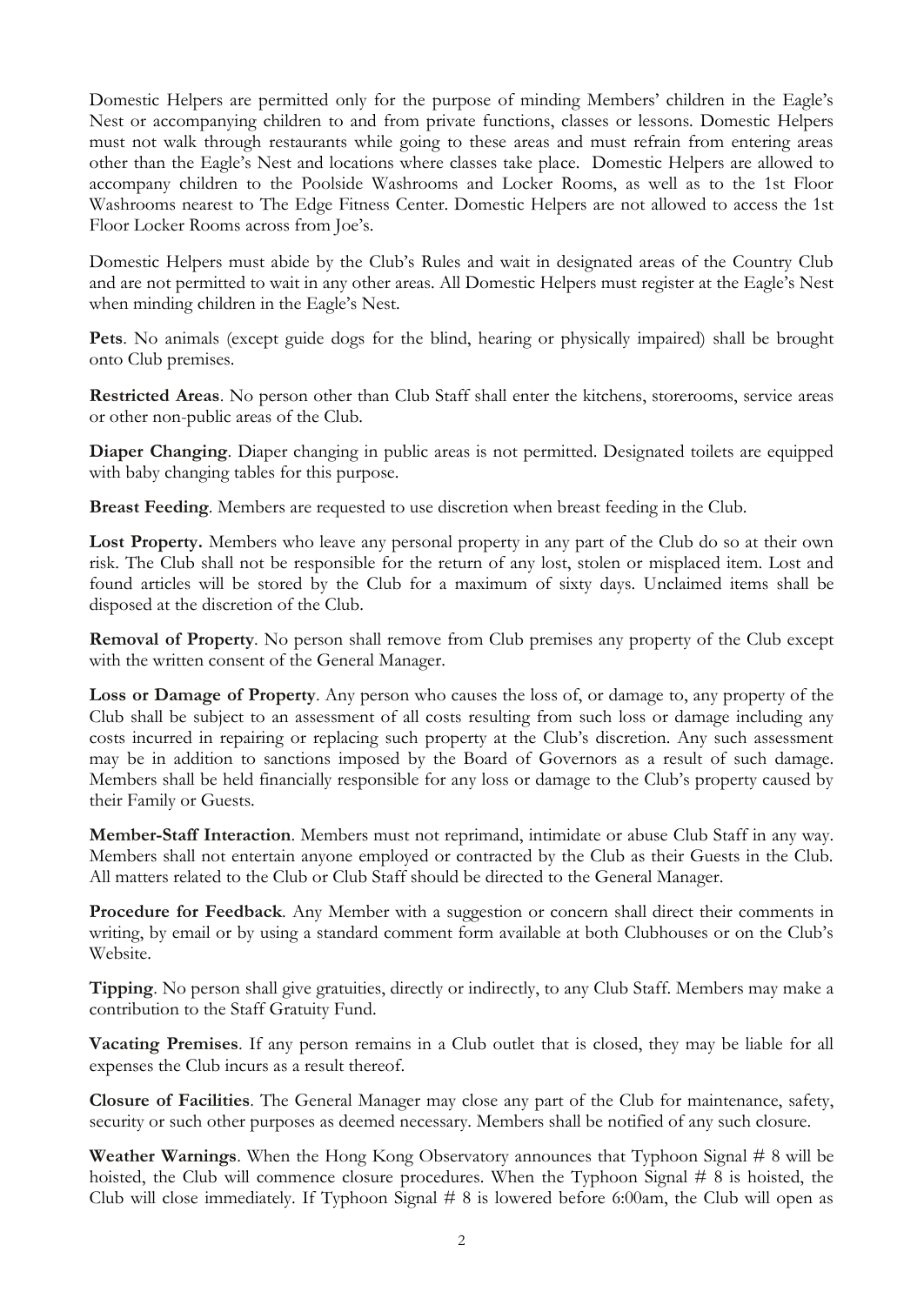usual, but if is lowered after 4:00pm, the Club will remain closed. If Typhoon Signal # 8 is lowered between 6:00am and 4:00pm, the Club will open three hours after Typhoon Signal # 8 is lowered. If a Black Rainstorm Warning is hoisted before 8:00am, the Club will remain closed until two hours after the Black Rainstorm Warning is lowered. If a Black Rainstorm Warning is hoisted during normal operating hours, the Club will remain open however Members will be advised it is not safe to leave the Club under any circumstances.

**Illness.** In the case of risk due to a contagion, Management reserves the right to refuse access to the Club.

**No Medication by Staff**. Club Staff is not permitted to distribute or administer any form of medication to any person at any time.

**No Club Liability**. All persons entering or using the Club do so at their own risk. The Club shall have no responsibility or liability for any injury or fatality to persons, in particular in relation to matters out of the control of the Club. All persons entering or using the Club shall also be entirely responsible for their own property. The Club shall have no responsibility or liability for any damage to or loss of any such property. Each person shall hold the Club fully indemnified for any injury or loss caused to another person by the negligence or intent of any other person on Club premises. It is the Member's responsibility to make aware all relevant House Rules and in particular this clause to each of their guests and family members who enters or uses the Club's facilities and/or services and procure that each of his/her guest or family member understands the relevant House Rules and this clause as a condition of his/her entrance to or use of facilities and/or services of the Club.

**Reports**. Any person who witnesses or becomes aware of a violation of these House Rules should make a written report of the matter to the General Manager. All such incidents may be referred to the Governance Committee for further disposition.

**Sanctions**. The Governance Committee shall act on behalf of the Board of Governors on all matters of conduct and may propose sanctions on any Member, Family member, Guest or Visitor found to have violated any House Rule or Memorandum and Articles of Association, provided that all such sanctions shall be subject to review by the Board of Governors. Sanctions, which may be imposed for a violation, may include without limitation a warning letter, suspension of a person's use of any or all Club facilities as the Board of Governors may decide including expulsion of the sponsoring Member. During suspension or expulsion, any person may be refused access to the Club, even as a Guest of another Member. The expelled or suspended Member is fully responsible for all monies owed to the Club including on-going monthly subscription fees during the term of a suspension. Details related to Suspension and Termination of Membership are outlined in the Club's Articles of Association.

**Visitors.** A Visitor is defined as a non-resident of Hong Kong, and must provide proof of nonresidency before a Visitor's Card will be issued. For security purposes, the Club reserves the right to require additional proof of identification at any time. A sponsoring Member must propose the Visitor. The privileges of the Visitor will reflect those of the sponsoring Members membership category. A Visitor is allowed to use the Club facilities for a period not to exceed one month at any one time. No subscription fee will be charged for a visit of up to two weeks, however one month's subscription fee will be charged for a visit over two weeks. This privilege may be granted two times during any twelvemonth period to the same individual. Visitors must make all charges to an approved credit card or to the sponsoring Member's account when authorized by the Member. Each Member is, in all ways, responsible for their Visitor and their observance of the House Rules.

**Guests.** A Member must accompany all Guests. Each Member is, in all ways, responsible for their Guest and their observance of the House Rules. For security purposes, the Club reserves the right to require registration and proof of identification at any time. The Club may at any time and without notice a. limit the number of Guests for a facility, time period or event; b. prohibit, permanently or for any specified period, any Guest's access to and usage of the Club; c. impose Guest Fees for any facility or activity.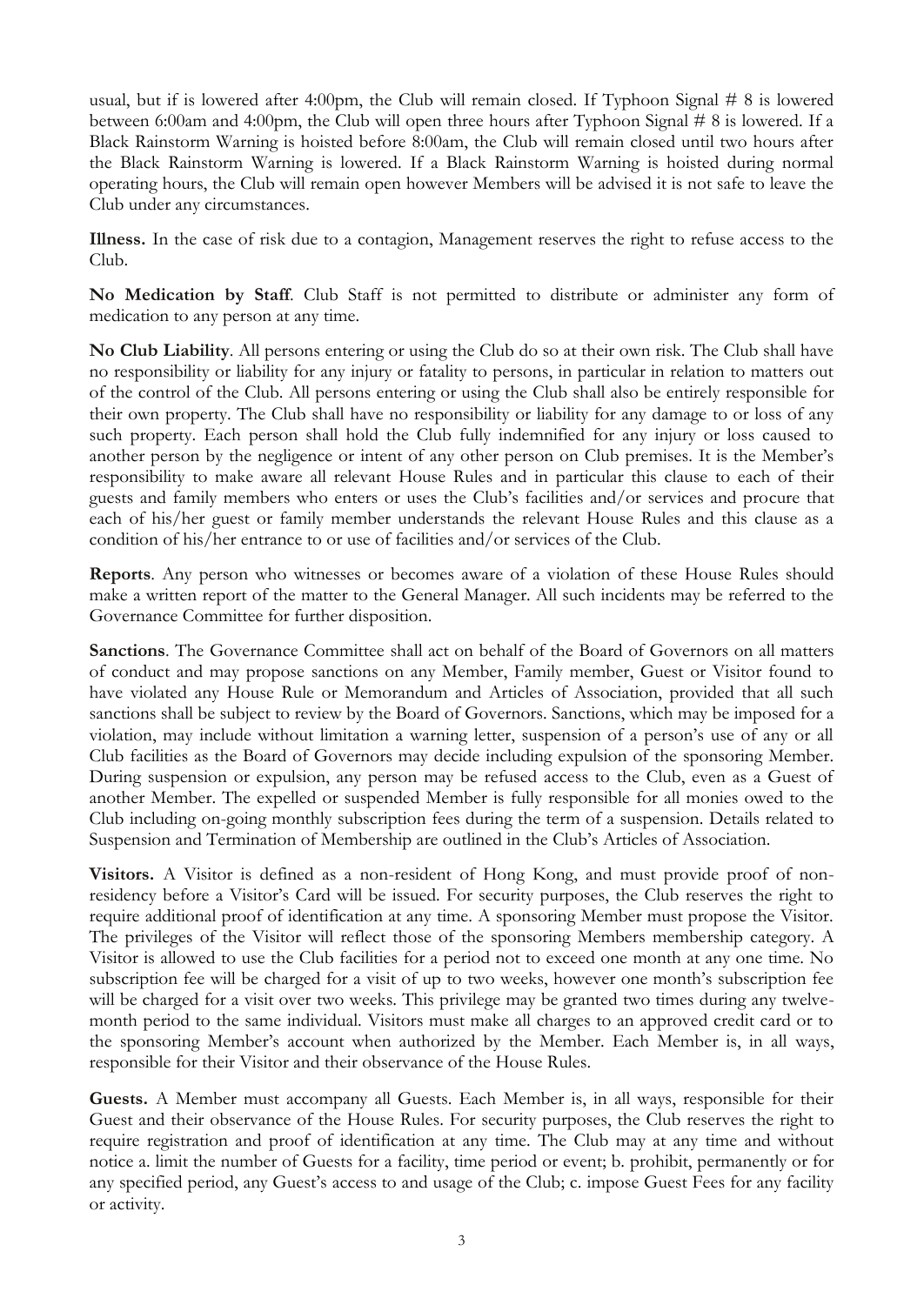**Responsibility**. Members are fully responsible for the actions, conduct and behavior of their Visitors or Guests. Members will be accountable for all charges related to their actions, conduct or behavior as well as any amounts owed for any products or services provided by the Club.

**Reciprocal Clubs**. The American Club enjoys courtesy privileges with many international private clubs worldwide. Members interested in visiting any of the clubs offering reciprocal privileges are required to contact the Club to obtain a letter of introduction at least 48 hours in advance.

**Reciprocal Visitors**. Active Members in good standing of clubs with which the Club maintains a reciprocal relationship may, upon compliance with the requirements, be admitted as Visitors of the Club. A Reciprocal Visitor is allowed to use the Club facilities for a period not to exceed two weeks. The Reciprocal Visitor must submit a notice of introduction from the sponsoring reciprocal club, a valid membership card from the reciprocal club and valid passport together with proof of nonresidency in Hong Kong. For security purposes, the Club reserves the right to require additional proof of identification at any time. This privilege may be available twice in a twelve-month period; visits must be non-consecutive. Reciprocal Visitors must charge all purchases and/or services to an approved credit card. Persons residing in Hong Kong are not eligible for reciprocal privileges at the American Club Hong Kong.

**Car Parking.** Parking Identification Tags are issued to active Members only for the exclusive use of Members and vehicles registered with the Club. Parking Tags remain the property of the American Club and are not transferable to another person or vehicle other than the vehicle for which the permit was registered. Gold Parking Privileges are required for parking at the Country Club on weekends and Public Holidays.

**Attire.** Attire for each area of the Club is determined separately. Juniors are expected to adhere to the same rules for adults according to the venue if they are permitted to use it. Management will have the final determination regarding dress code for all areas of the Club. The following guidelines may be used for ladies and gentlemen's attire:-

*Smart casual attire* for gentlemen means collared shirts with or without ties, jackets optional, proper un-torn denim jeans permitted, and shoes excluding athletic sneakers or open toed shoe styles. Gentlemen are asked to refrain from wearing shorts. Ladies are allowed discretion with their fashion styles but are requested not to wear athletic sneakers as described above, while proper un-torn denim jeans are permitted. Members are requested not to visit any food and beverage outlets without changing after exercise or sports. Gentlemen may not wear hats except where required by religious practices.

*Casual attire* for gentlemen includes collarless shirts, but not tank tops. Denim trousers and shorts are permitted. Members are requested not to visit any food and beverage outlets without changing after exercise or sports.

| 1. Town Club    | $48th$ Floor - Smart casual attire (Casual for children on Sundays)<br>$49th$ Floor - Casual attire. |                                                                        |
|-----------------|------------------------------------------------------------------------------------------------------|------------------------------------------------------------------------|
| 2. Country Club | All Outlets<br>Southside Pool & Gill                                                                 | Casual attire. Bathing suits are not allowed.<br>Bathing suits allowed |

## *3.* **Fitness and Recreation Venues and Activities**

When playing tennis or squash, appropriate attire is required at all times. Tank tops, cutoffs, bathing suits, running shoes or black-soled sports shoes are not acceptable. All persons using the Fitness Centers are expected to wear appropriate athletic gear including T-shirts, tank tops, tracksuits, leotards, shorts and rubber-soled shoes. Jeans are not permitted. Persons entering the pool must wear appropriate swimming attire. Persons in bathing suits may not enter any part of the Club except the Swimming Pool areas and Changing Rooms. Cut-offs are not acceptable. Females aged five years and over are not permitted to be topless. While a coat and tie are the preferred dress in the Race Box at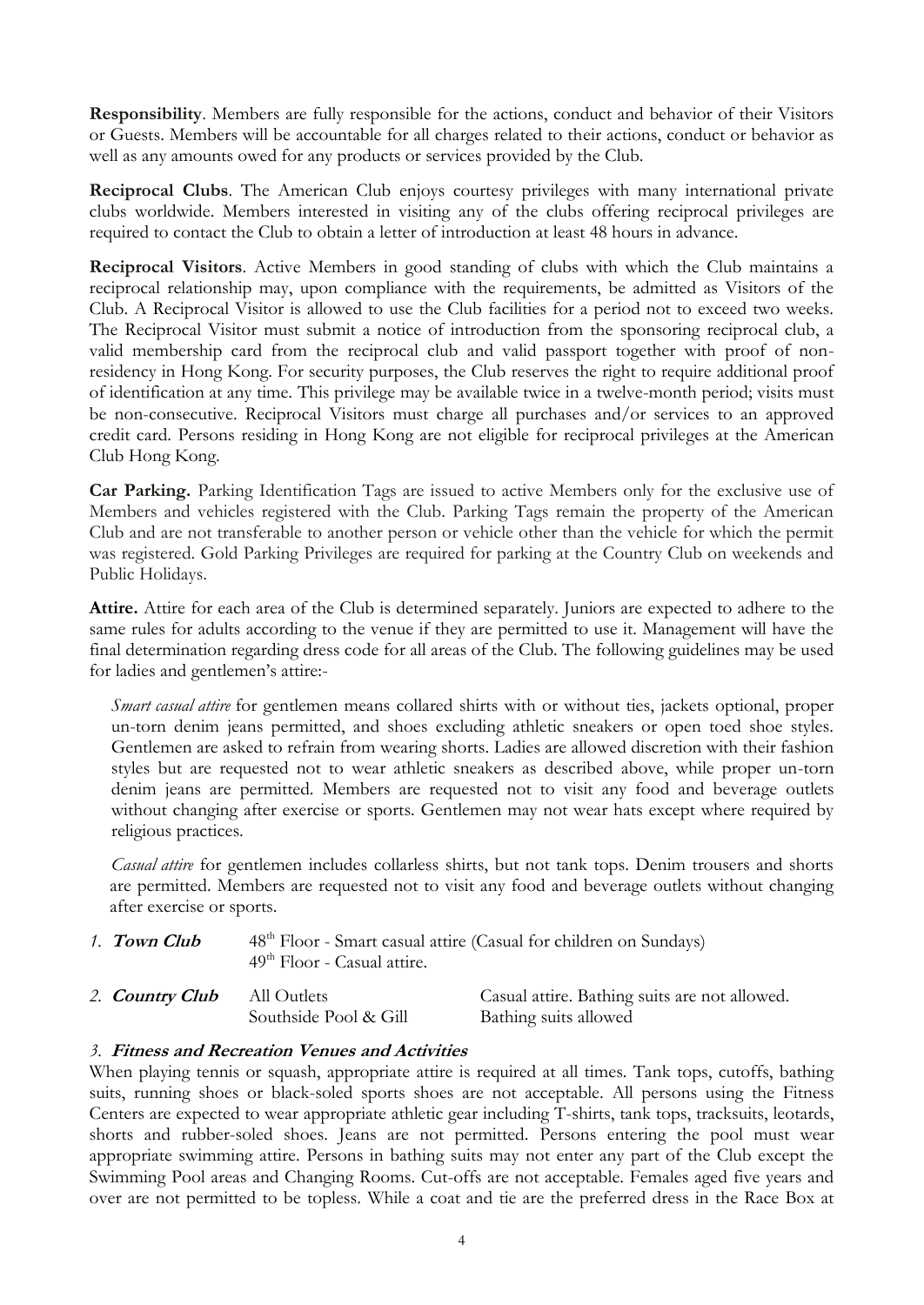Happy Valley, smart casual attire is also acceptable. Sports attire is not acceptable. Members should also observe the dress requirements and rules and regulations set by the Hong Kong Jockey Club.

**Changing Rooms**. All persons including children aged 4 years old and older are required to change in the designated locker rooms. Children aged four years old and older must use the Changing Room allocated to their respective gender. Children should not be without clothing outside of the change rooms. Long term special needs situations must be addressed to the General Manager for any exceptions.

**Lockers**. Most lockers are for daily use only. Items may not be left overnight. Members who do not return, workout clothing or towels will be charged a fee. A limited number of lockers are available for rent for an annual term. Personal items should not be left unattended; the Club will not accept responsibility for lost or stolen items. For security purposes, any unattended bags may be removed and disposed of at the Club's discretion. The Club reserves the right to open any locker when it deems necessary or in case of emergency.

**Fitness Centers**. Members are reminded that they should seek medical advice before engaging in any exercise. Members entering into the Fitness Centers declare themselves to be suitably fit to use the facilities and do so at their own risk.

**Climbing Areas**. The use of the Climbing Areas involves significant risk. The Club accepts no responsibility for any accident, injury or fatality as a result of their usage.

**Sauna and Steam Rooms**. Persons under 18 years old are not permitted in the Sauna or Steam Rooms. Appropriate standards of hygiene and decorum must be maintained while using the Sauna and Steam Rooms. Pregnant women are advised that use of the Sauna or Steam Rooms may present a health risk. Persons known to be suffering from high blood pressure or heart disease or who may otherwise be physically unfit for sauna/steam use are advised not to use these facilities. The Sauna and Steam Rooms should not be used after drinking alcohol, or taking medication. The Club shall have no responsibility for whatever accident, injury or fatality that may occur in these facilities.

**Elements Spa**. Children under the age of 10 are not permitted in the Spa unless attending an approved private function or event. Information pertaining to the Spa is included in Elements' literature. The Club shall have no responsibility for whatever accident, injury, loss or fatality that may occur in Element Spa.

**Swimming Pools.** Swimming is only permitted when Lifeguards are on duty. Members, their families, Guests and Visitors who use the swimming pools, do so at their own risk. The Club accepts no responsibility for any loss of property, accident, injury or fatality in or around the swimming pools or while using any part of the Club. General rules pertaining to the swimming pools are posted in the area.

**Eagle's Nest**. A Member parent, guardian or registered Domestic Helper must supervise children less than 10 years. Members must accompany guests and are responsible for Guest Fees.

**Food and Beverage.** No food or beverage purchased from the Country Store or from outside the Club may be consumed on Club premises. When and where permitted, Members may bring their own wine, for which the Club reserves the right to charge a corkage fee.

**Reservations.** Reservations are required for All Club Events and as follows:

| Town Club           | Private Dining Rooms - lunch and dinner<br>The Clipper and McKay's - lunch and dinner                                         |
|---------------------|-------------------------------------------------------------------------------------------------------------------------------|
| <b>Country Club</b> | Bay Cafe - lunch and dinner on weekends and Public Holidays<br>The Fireside - dinner on Fridays, weekends and Public Holidays |

**Cancellations.** Cancellations must be done in writing by fax or email. Arrangements for cancellations for Club Events are as follows: